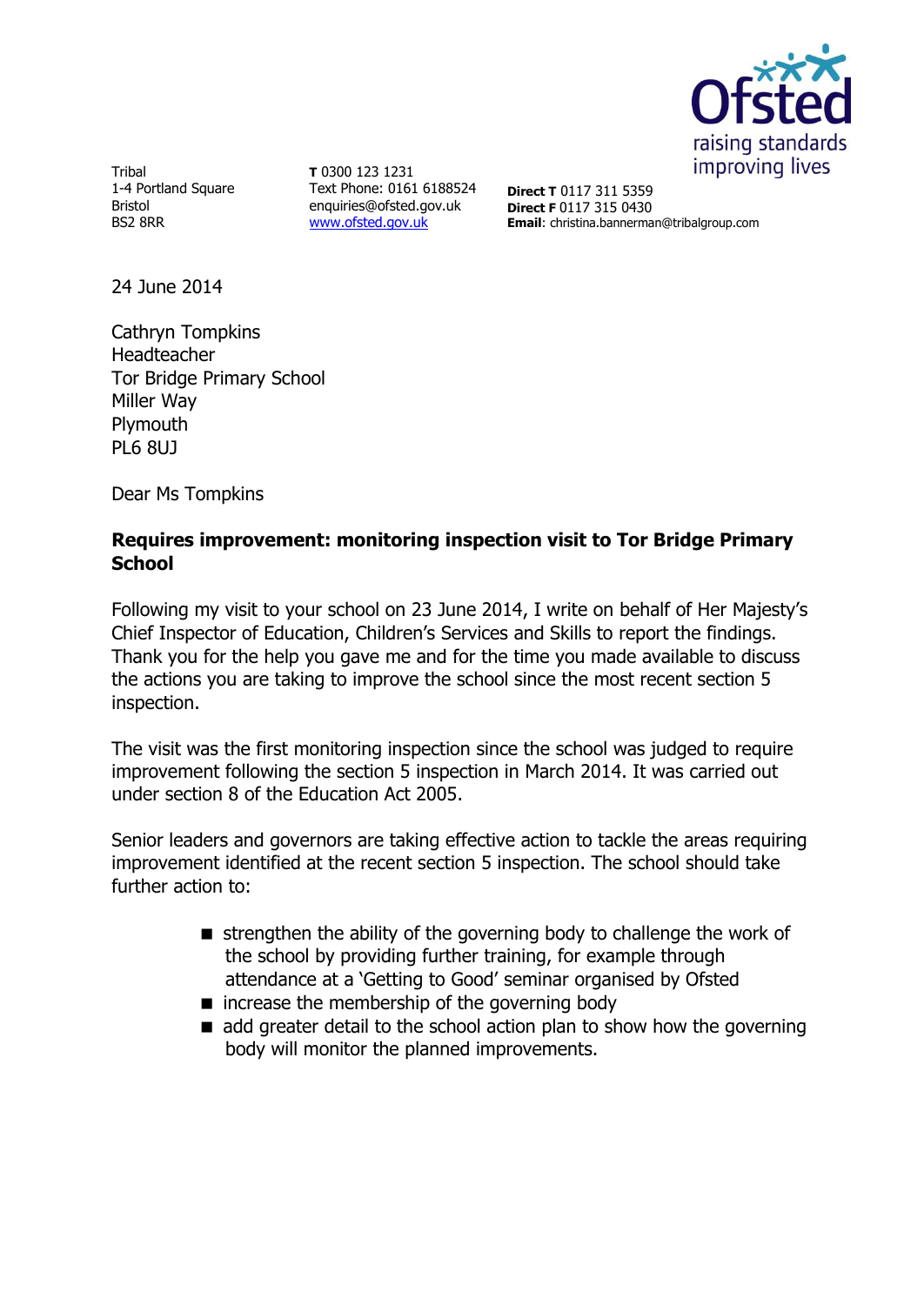

## **Evidence**

During the visit, meetings were held with you, the deputy headteacher, the Chair of the Governing Body and two other governors, and a representative of the local authority, to discuss the action taken since the last inspection. The school action plan was evaluated and I toured the school and looked at some examples of pupils' work.

## **Main findings**

Since the section 5 inspection in March, you and your leadership team and staff have taken a range of suitable actions to improve the school. The recent inspection report has been used positively to involve staff in an evaluation of the school's work. The action plan focuses on all the areas for improvement identified in the recent inspection. It contains clear targets with a suitable timescale for action and allocates the financial resources needed to support the planned changes. Arrangements for including the governing body in monitoring the plan lack detail.

Staff have attended training to develop their understanding of why boys underachieve. Ideas that engage boys more effectively are being included in the curriculum. For example, an illustrator has visited the school and worked with boys to help inspire creative writing. Improved arrangements for marking pupils' work are being trialled in two classes prior to adoption across the school in September. More robust work scrutiny has been introduced which involves pupils more closely in discussing their progress. Changes in the allocation of class teachers have been agreed for September in order to strengthen teaching in Key Stage 2. Teachers are sharing best practice more effectively to plan for pupils' individual needs and provide more challenge for the most able pupils.

There has been an external review of the governing body which has included an audit of governors' skills. Governors have received training to improve their understanding of data on pupil achievement and they have drawn up a development plan to increase their effectiveness in holding the school to account. The governing body also has responsibility for a special school which shares the same site as Tor Bridge School. There have been changes recently in the membership of the governing body and there are currently some vacancies. Providing governance for two schools is presenting a challenge, especially while there is a reduced membership, and some monitoring arrangements are underdeveloped. The governing body would benefit from up-to-date training to help strengthen its role in challenging the school's performance and governors plan to attend in the near future a 'Getting to Good' seminar organised by Ofsted.

Ofsted may carry out further visits and, where necessary, provide further support and challenge to the school until its next section 5 inspection.